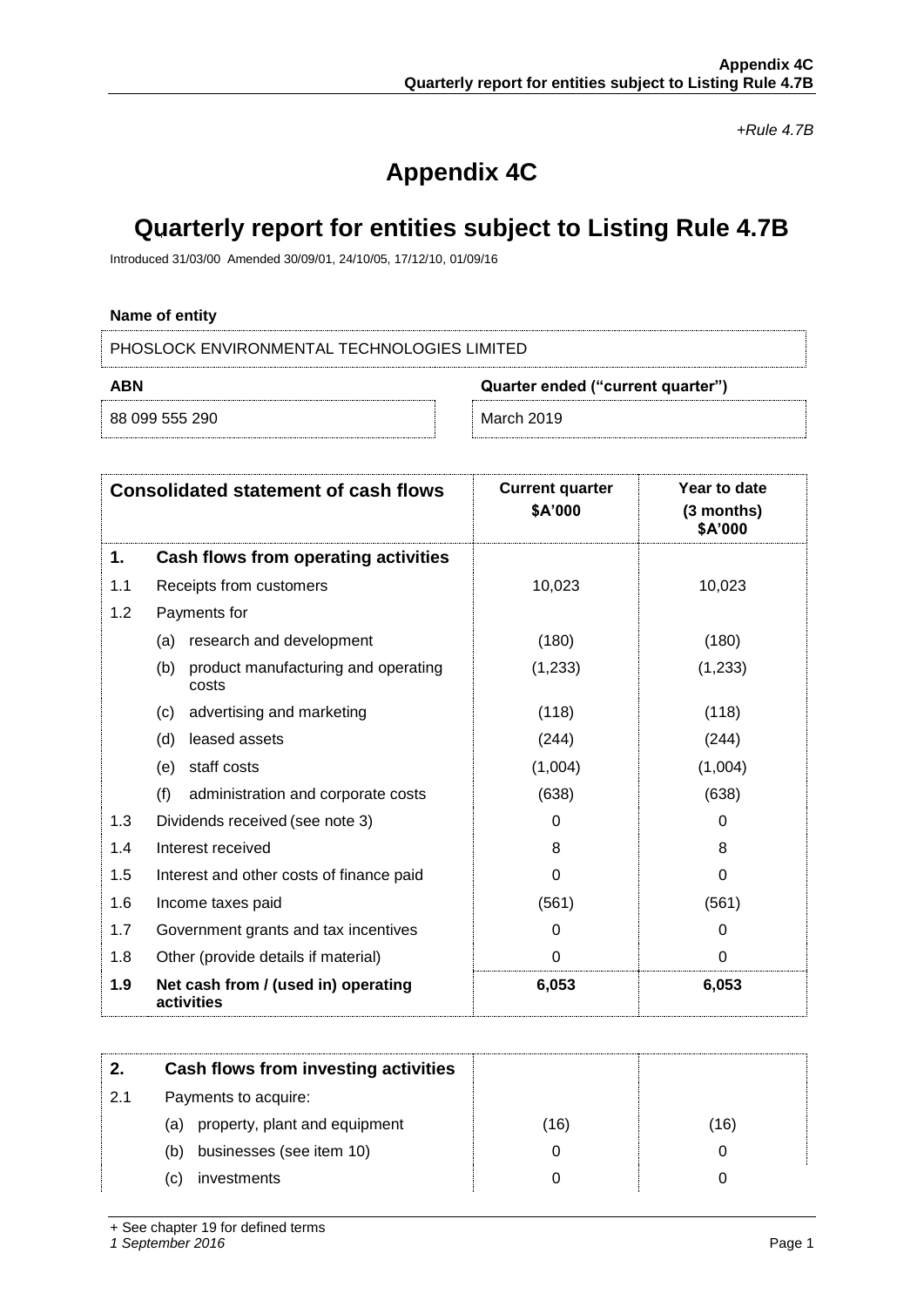|                  | <b>Consolidated statement of cash flows</b>       | <b>Current quarter</b><br><b>\$A'000</b> | Year to date<br>$(3$ months)<br>\$A'000 |
|------------------|---------------------------------------------------|------------------------------------------|-----------------------------------------|
|                  | intellectual property<br>(d)                      | (22)                                     | (22)                                    |
|                  | other non-current assets<br>(e)                   | 0                                        | 0                                       |
| $2.2\phantom{0}$ | Proceeds from disposal of:                        |                                          |                                         |
|                  | property, plant and equipment<br>(a)              | 0                                        | 0                                       |
|                  | businesses (see item 10)<br>(b)                   | O                                        |                                         |
|                  | (c)<br>investments                                | 0                                        | O                                       |
|                  | (d)<br>intellectual property                      | O                                        | O                                       |
|                  | (e)<br>other non-current assets                   | O                                        |                                         |
| 2.3              | Cash flows from loans to other entities           | 0                                        | O                                       |
| 2.4              | Dividends received (see note 3)                   | 0                                        |                                         |
| 2.5              | Other (provide details if material)               | 0                                        | 0                                       |
| 2.6              | Net cash from / (used in) investing<br>activities | (38)                                     | (38)                                    |

| 3.   | Cash flows from financing activities                                           |       |       |
|------|--------------------------------------------------------------------------------|-------|-------|
| 3.1  | Proceeds from issues of shares                                                 | 0     | 0     |
| 3.2  | Proceeds from issue of convertible notes                                       | O     | 0     |
| 3.3  | Proceeds from exercise of share options                                        | 1,412 | 1,412 |
| 3.4  | Transaction costs related to issues of<br>shares, convertible notes or options | (8)   | (8)   |
| 3.5  | Proceeds from borrowings                                                       | 0     | 0     |
| 3.6  | Repayment of borrowings                                                        | O     | O     |
| 3.7  | Transaction costs related to loans and<br>borrowings                           | 0     | O     |
| 3.8  | Dividends paid                                                                 | 0     | 0     |
| 3.9  | Other (provide details if material)                                            | 0     | 0     |
| 3.10 | Net cash from / (used in) financing<br>activities                              | 1,404 | 1,404 |

|     | Net increase / (decrease) in cash and<br>cash equivalents for the period |       |       |
|-----|--------------------------------------------------------------------------|-------|-------|
| 4.1 | Cash and cash equivalents at beginning of<br>quarter/year to date        | 4,928 | 4,928 |
| 4.2 | Net cash from / (used in) operating<br>activities (item 1.9 above)       | 6,053 | 6,053 |
| 4.3 | Net cash from / (used in) investing activities<br>(item 2.6 above)       | (38)  | (38)  |
| 4.4 | Net cash from / (used in) financing activities<br>(item 3.10 above)      | 1.404 | 1.404 |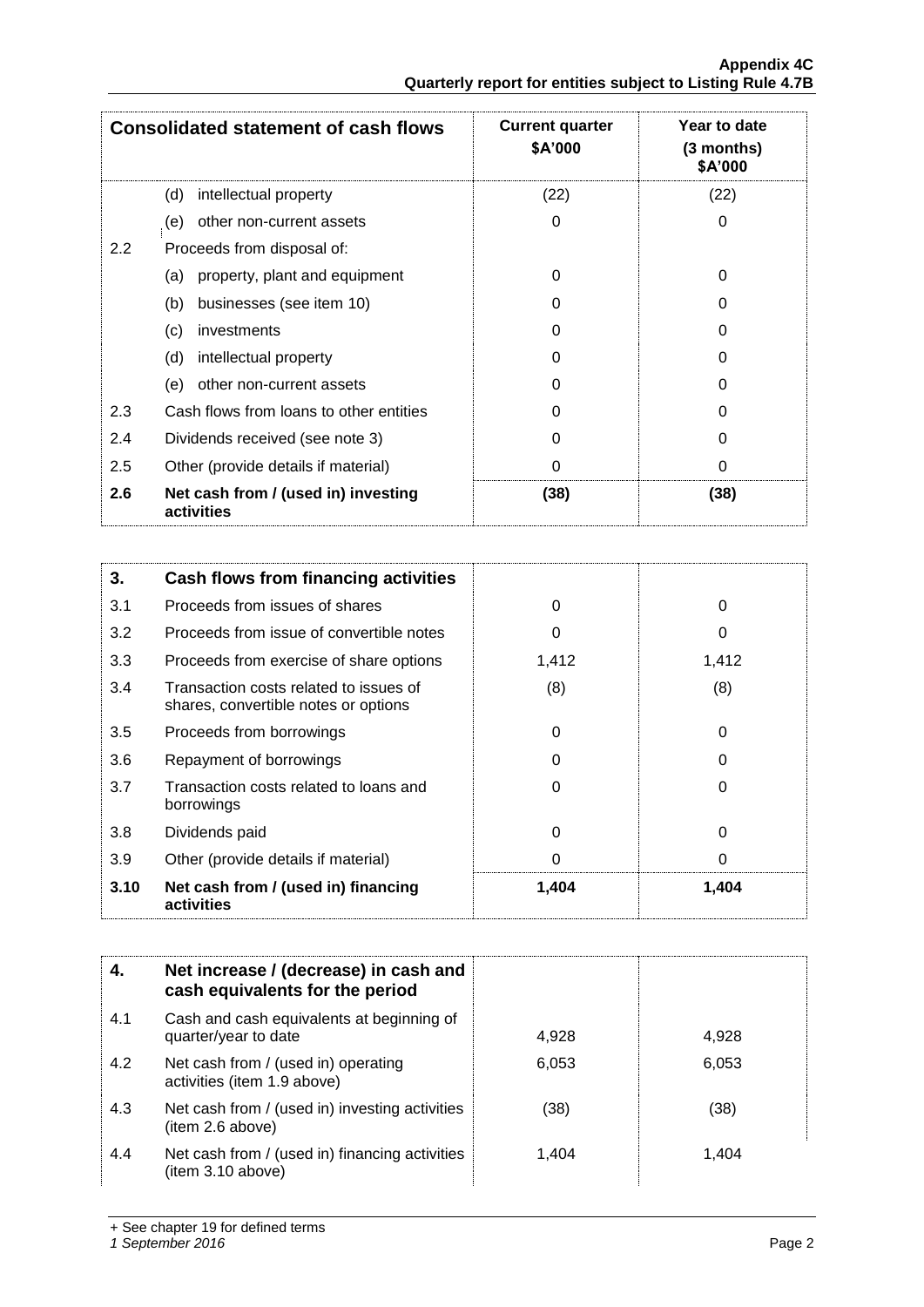|     | <b>Consolidated statement of cash flows</b>          | <b>Current quarter</b><br>\$A'000 | Year to date<br>(3 months)<br>\$A'000 |
|-----|------------------------------------------------------|-----------------------------------|---------------------------------------|
| 4.5 | Effect of movement in exchange rates on<br>cash held | 66                                | 66                                    |
| 4.6 | Cash and cash equivalents at end of<br>quarter       | 12.413                            | 12.413                                |

| 5.  | Reconciliation of cash and cash<br>equivalents<br>at the end of the quarter (as shown in the<br>consolidated statement of cash flows) to the<br>related items in the accounts | <b>Current quarter</b><br>\$A'000 | <b>Previous quarter</b><br>\$A'000 |
|-----|-------------------------------------------------------------------------------------------------------------------------------------------------------------------------------|-----------------------------------|------------------------------------|
| 5.1 | <b>Bank balances</b>                                                                                                                                                          | 12.356                            | 4.869                              |
| 5.2 | Call deposits                                                                                                                                                                 | 0                                 | 0                                  |
| 5.3 | <b>Bank overdrafts</b>                                                                                                                                                        | 0                                 | 0                                  |
| 5.4 | Deposits held as Bonds                                                                                                                                                        | 57                                | 58                                 |
| 5.5 | Cash and cash equivalents at end of<br>quarter (should equal item 4.6 above)                                                                                                  | 12,413                            | 4.927                              |

## **6.** Payments to directors of the entity and their associates Current quarter

- 6.1 Aggregate amount of payments to these parties included in item 1.2 276
- 6.2 Aggregate amount of cash flow from loans to these parties included in item 2.3
- 6.3 Include below any explanation necessary to understand the transactions in items  $6.1$  and  $6.2$

| Salaries, Director Fees, Superannuation, Salary Benefits paid to Directors |
|----------------------------------------------------------------------------|
|                                                                            |
|                                                                            |

| 7.  | Payments to related entities of the entity and their<br>associates | <b>Current quarter</b><br><b>\$A'000</b> |
|-----|--------------------------------------------------------------------|------------------------------------------|
| 7.1 | Aggregate amount of payments to these parties included in item 1.2 | 66                                       |
|     |                                                                    |                                          |

- 7.2 Aggregate amount of cash flow from loans from these parties included in item 1.5
- 7.3 Include below any explanation necessary to understand the transactions included in items 7.1 and 7.2

IR Services provided by associate of Related Party; Rent paid to Related Party – 7.1

|                    | 0 |
|--------------------|---|
| า <b>cluded in</b> |   |
|                    |   |

0

**\$A'000**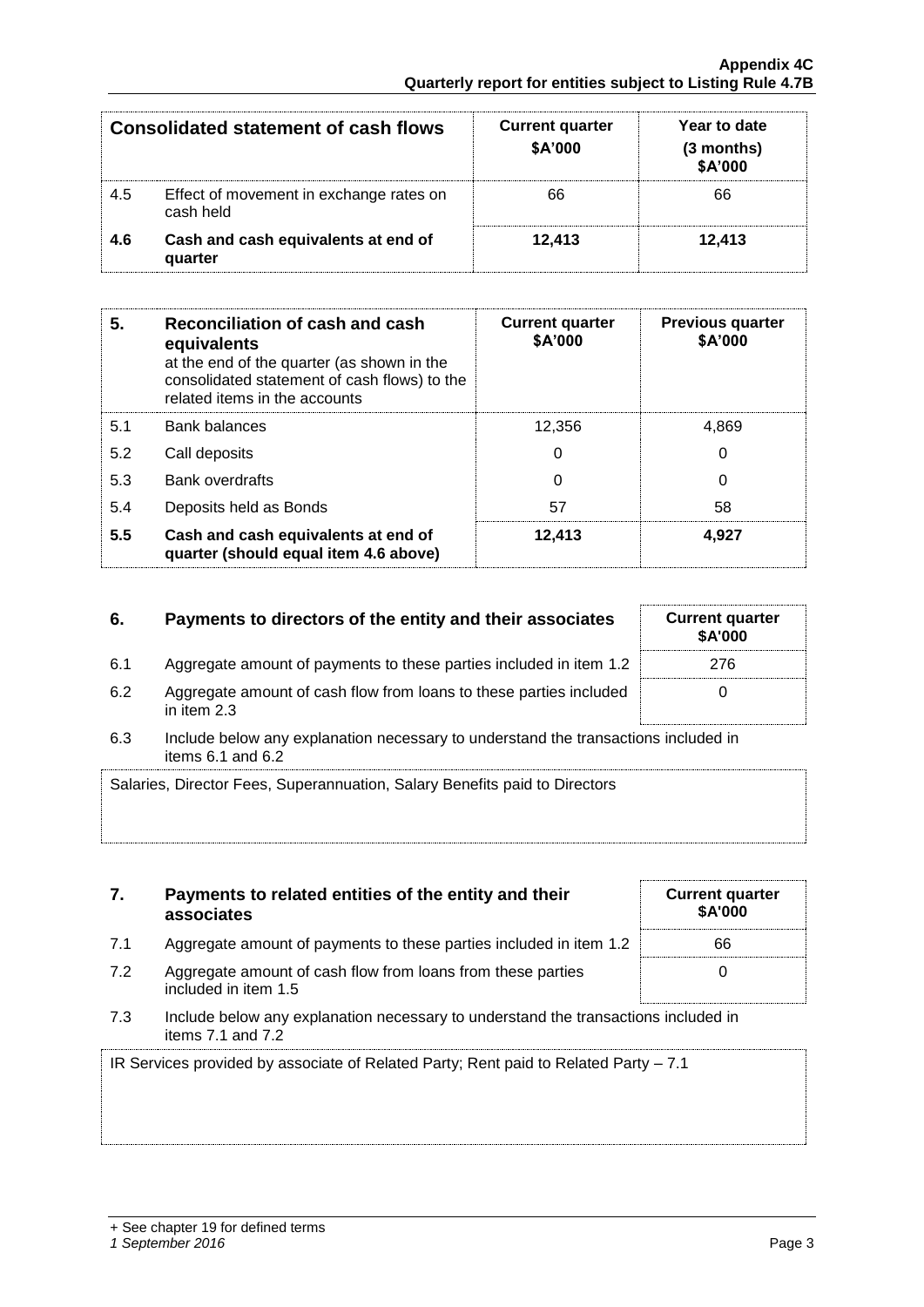| 8.  | <b>Financing facilities available</b><br>Add notes as necessary for an<br>understanding of the position                                                                                                                                                                                      | <b>Total facility amount</b><br>at quarter end<br>\$A'000 | Amount drawn at<br>quarter end<br>\$A'000 |
|-----|----------------------------------------------------------------------------------------------------------------------------------------------------------------------------------------------------------------------------------------------------------------------------------------------|-----------------------------------------------------------|-------------------------------------------|
| 8.1 | Loan Facility                                                                                                                                                                                                                                                                                |                                                           |                                           |
| 8.2 | Debtor Loan                                                                                                                                                                                                                                                                                  |                                                           |                                           |
| 8.3 |                                                                                                                                                                                                                                                                                              |                                                           |                                           |
| 8.4 | Include below a description of each facility above, including the lender, interest rate and<br>whether it is secured or unsecured. If any additional facilities have been entered into or are<br>proposed to be entered into after quarter end, include details of those facilities as well. |                                                           |                                           |

| 9.  | <b>Estimated cash outflows for next quarter</b> | <b>\$A'000</b> |
|-----|-------------------------------------------------|----------------|
| 9.1 | Research and development                        | (200)          |
| 9.2 | Product manufacturing and operating costs       | (2,500)        |
| 9.3 | Advertising and marketing                       | (120)          |
| 9.4 | Leased assets                                   | (70)           |
| 9.5 | Staff costs                                     | (1,000)        |
| 9.6 | Administration and corporate costs              | (700)          |
| 9.7 | Interest on Loans                               | 0              |
| 9.8 | <b>Total estimated cash outflows</b>            | (4,590)        |

| 10.  | Acquisitions and disposals of<br>business entities<br>(items $2.1(b)$ and $2.2(b)$ above) | <b>Acquisitions</b> | <b>Disposals</b> |
|------|-------------------------------------------------------------------------------------------|---------------------|------------------|
| 10.1 | Name of entity                                                                            | N/A                 | N/A              |
| 10.2 | Place of incorporation or<br>registration                                                 |                     |                  |
| 10.3 | Consideration for acquisition or<br>disposal                                              |                     |                  |
| 10.4 | Total net assets                                                                          |                     |                  |
| 10.5 | Nature of business                                                                        |                     |                  |